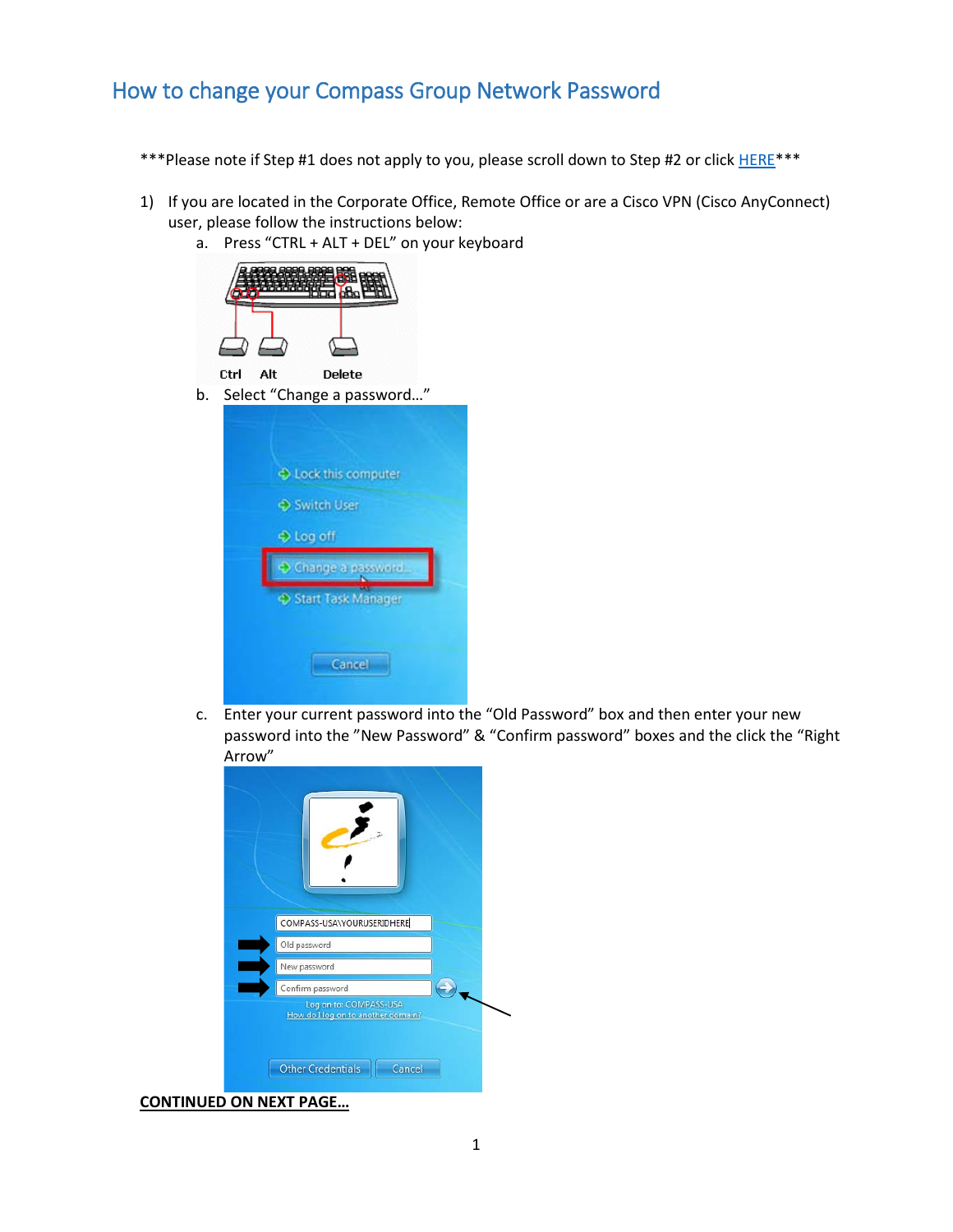### How to change your Compass Group Network Password

- <span id="page-1-0"></span>2) For users that are Field Associates and/or Non-Compass Desktop \ Laptop users, please utilize "MyAccess" located in the Owners Management Suite (OMS) and follow the instructions below:
	- a. Visit<https://www.compassmanager.com/login>



c. Select the "MyAccess" button



**MyAccess** Network ID and password<br>management  $\cdot \sim$ access

d. Select the "Change Password" option



e. Enter your new password into the "Password" and "Confirm Password" boxes and then click "Save"

| Save                        | Refresh                                                                                                         |
|-----------------------------|-----------------------------------------------------------------------------------------------------------------|
| Display Name:               |                                                                                                                 |
| User ID:                    |                                                                                                                 |
| Password: *                 |                                                                                                                 |
| Confirm Password: *         |                                                                                                                 |
|                             | A password must be at least 8 characters and contain characters that fall into 3 of the following 4 categories: |
| Upper-case letter           |                                                                                                                 |
| Lower-case letter           |                                                                                                                 |
| Numberical digit            |                                                                                                                 |
| Symbol (i.e. !, @, #, etc.) |                                                                                                                 |
|                             | A password cannot contain your user ID                                                                          |
|                             | A password cannot contain your first or last name                                                               |
|                             | A Password cannot be the same as one of your last 10 passwords                                                  |
|                             |                                                                                                                 |
|                             | If you are having difficulties with this task, please contact support at the following:                         |

#### **CONTINUED ON NEXT PAGE…**